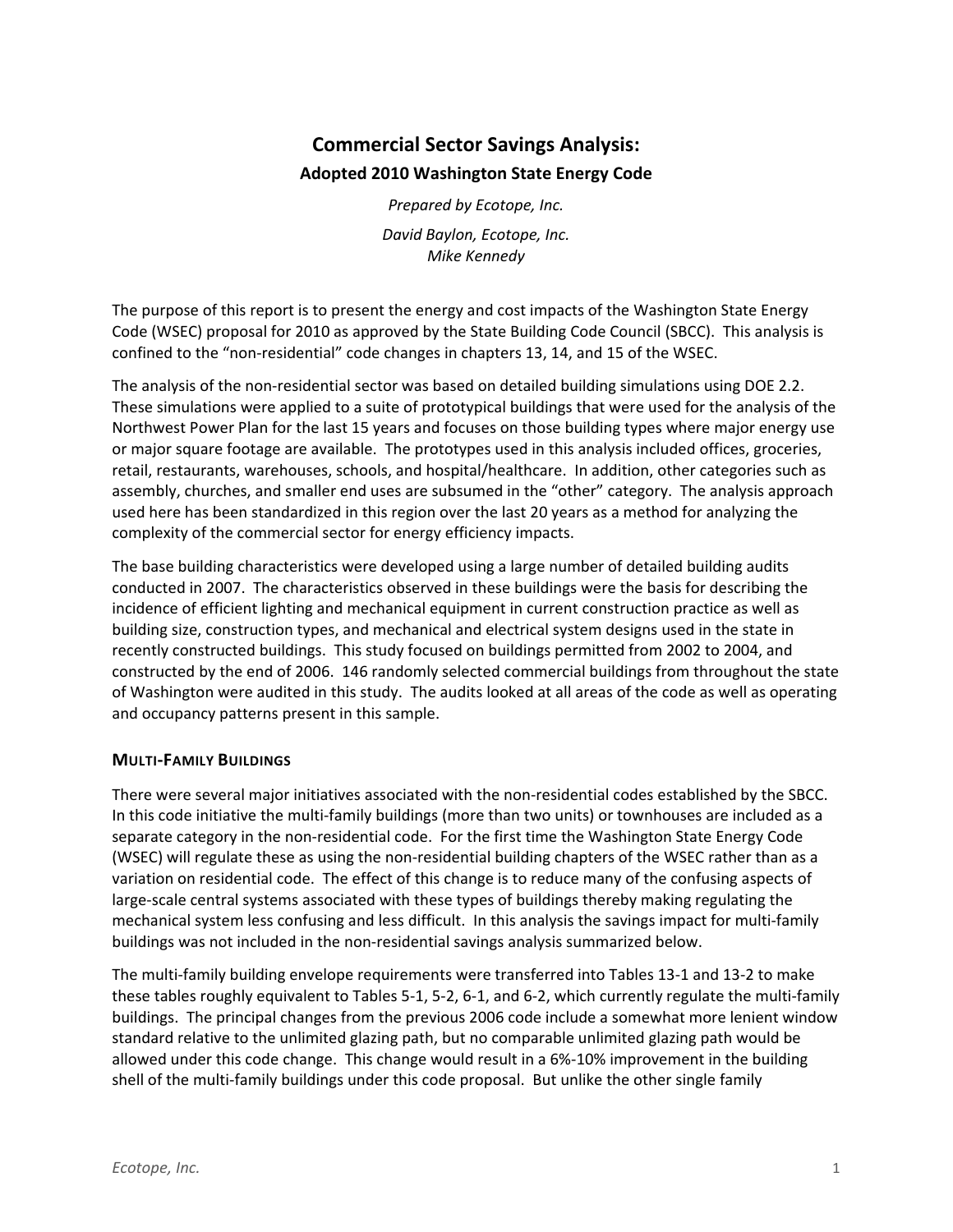residential, no additional adjustments beyond the envelope requirements in Chapter 13 addressed separate standards for multi-family buildings.

#### **NON‐RESIDENTIAL CODE CHANGES**

Beyond the multi-family buildings there are several significant changes to the non-residential chapters proposed by the SBCC. For this analysis these changes have been evaluated for non-residential building types: office, retail, grocery, school, restaurant, warehouse, hospital, and other. Each of these buildings were evaluated with up to three separate prototypes to account for variations in building size and type within these broad categories.

We have divided these changes into the three major categories in the code:

- **1. Building Envelope, Chapter 13:** There are two major changes in Chapter 13:
	- a. The first is a reformatting of Table 13.1 to be more specific with respect to building components and to be consistent with the format used by the ASHRAE 90.1 tables. These tables now are developed for specific requirements for different construction types and window component types. The values proposed represent a 10 percent improvement in most individual components. Only the masonry walls were not upgraded from the 2006 WSEC by the SBCC. The impact of these improvements represents about a 4% improvement in overall building energy use. An effort was made not to preserve the existing technologies and construction techniques for the non‐ residential buildings while improving incrementally the components of the envelope building.
	- b. The second major change is the requirement for a tested air barrier in buildings over four stories. This has been a part of the ASHRAE Standard 90.1; the language proposed here is roughly equivalent to the proposed 2010 ASHRAE language, which requires a level of sealing in all commercial envelopes demonstrated by a pressure test from either an outside source or from the HVAC system itself.
- **2. Chapter 14, Mechanical Systems**. There are several major improvements in the mechanical systems developed by the committee.
	- a. The ASHRAE equipment efficiency tables are the basis of our code tables (14‐1 through 14‐7). The new ASHRAE 2010 table is to be effective before the end of 2010. The committee has passed amendments that upgrade our efficiency to be consistent with the new ASHRAE tables.
	- b. Economizer and OA requirements have been clarified for packaged systems. This includes the opportunity to "gang" systems to improve overall efficiency and effectiveness in economizer operation. The control language has been upgraded to include a two stage cooling thermostat in all applications which require economizer capability.
	- c. Variable refrigerant flow (VRF) compressors systems are regulated based on their manufacturers testing. The use of heat recovery in the rating and evaluation of this equipment is defined.
	- d. Sensible heat recovery from refrigeration systems is mandated for all grocery stores and related operations where such heat recovery can be taken from refrigerated grocery cases.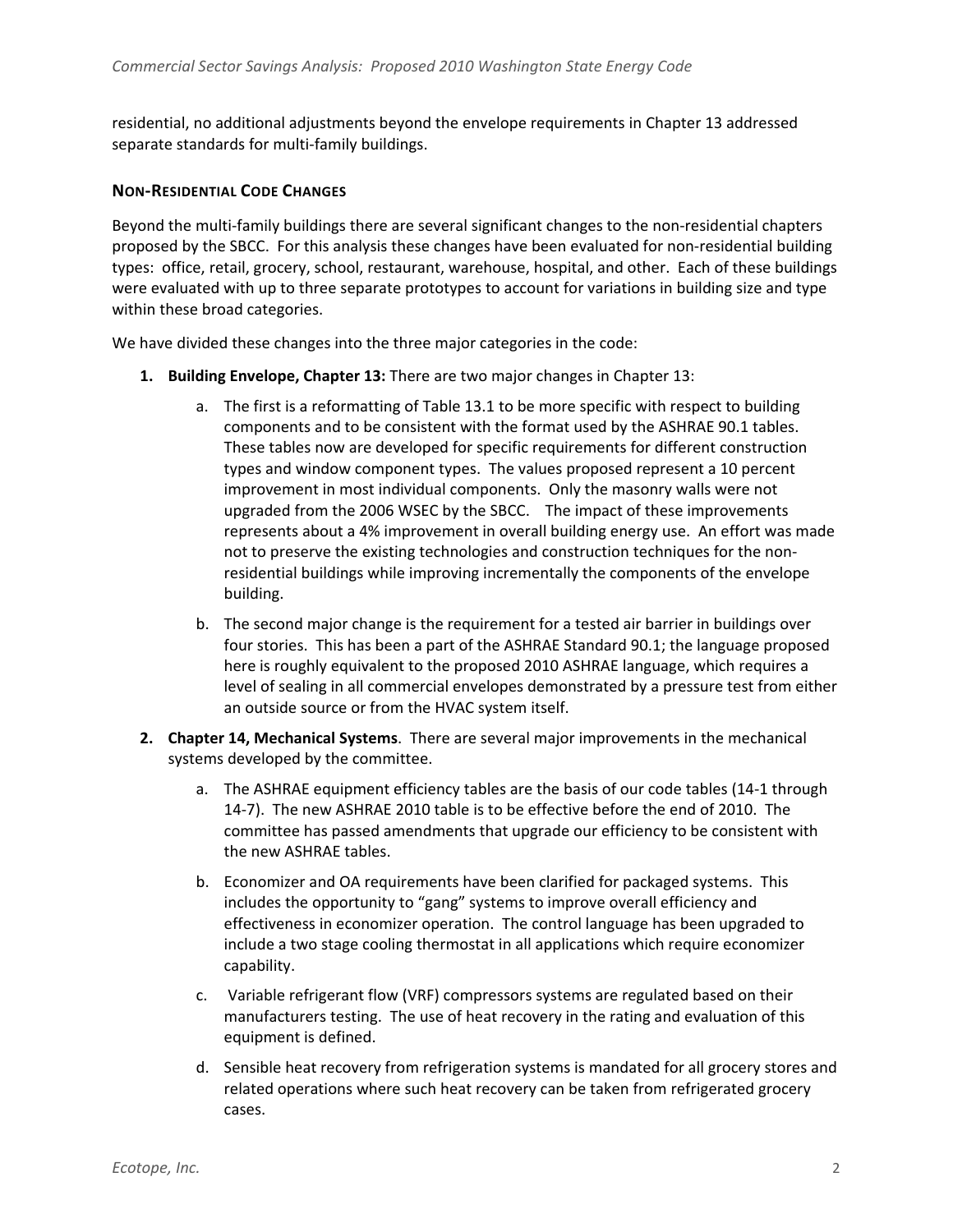- e. Several improvements have been made in regulation of ventilation system controls and ventilation air heat recovery, especially for schools and retail buildings.
- f. Commissioning language improved to make commissioning more enforceable and to make clear to the Building Officials the specific requirements for commissioning.

While all of these measures have not been evaluated together, the overall impact of the mechanical section as we described it has been estimated at 5.5% improvement in equipment efficiency as applied to the commercial sector as a whole. When the most significant changes to the equipment design and installation requirements are taken into account the savings estimate goes to 11.0%. Because of the complexity of Chapter 14 and its different applications to different building types this represents a conservative estimate since most of the specialized provisions were not included in this calculation.

- **3. Chapter 15, Lighting.** There are two major initiatives in Lighting.
	- a. The first is the development of a reduction in some lighting power density requirements in Table 15.1. The general structure of the lighting power density code remains consistent with WSEC 2006. The new lighting power allowances were derived from consultations among the lighting designers and suppliers in the state. In addition several improvements were made in the regulations for the outdoor and site lighting. These changes represented a comparable improvement in this category of lighting. The overall impact of the lighting power density and exterior lighting changes are almost 13% less lighting power across all building types. The major impacts are on the important building types of retail and office construction.
	- b. The second area that is significant is the use of lighting controls. The lighting control sections of the code have been upgraded to be more generally applicable and to insist on both daylighting and control of egress lighting in virtually all building types. These are significant changes for certain building types where existing sky-lighting and/or day lighting are available, but not currently controlled by the lighting control system. The overall impact of lighting control impact is about a 5% improvement in all lighting energy use in the sector.

## **SAVINGS ESTIMATES**

Energy savings estimates for the suite of energy code proposals approved by the SBCC were evaluated using the DOE‐2.2 simulation. Several individual regional building prototypes were used (modified based on the audits of new buildings in the State of Washington conducted in 2006‐2007). Approximately 5,000 simulation runs were done on these building types comparing the various proposed code changes and establishing the savings over baseline energy use in each of the prototype buildings.

The overall impact of these changes (not including the impact of a few of the specific mechanical system changes or overall improvement in the enforceability of the commissioning standards) is about 13.2% of total building energy use. This includes several categories of plug loads and internal building equipment that are not currently (and are not proposed to be) regulated by the energy code. When those items are removed, the overall impact of this package is about 17.2% of regulated energy use which is space conditioning, lighting, ventilation, and certain refrigeration categories (grocery, refrigerated warehouse, etc.).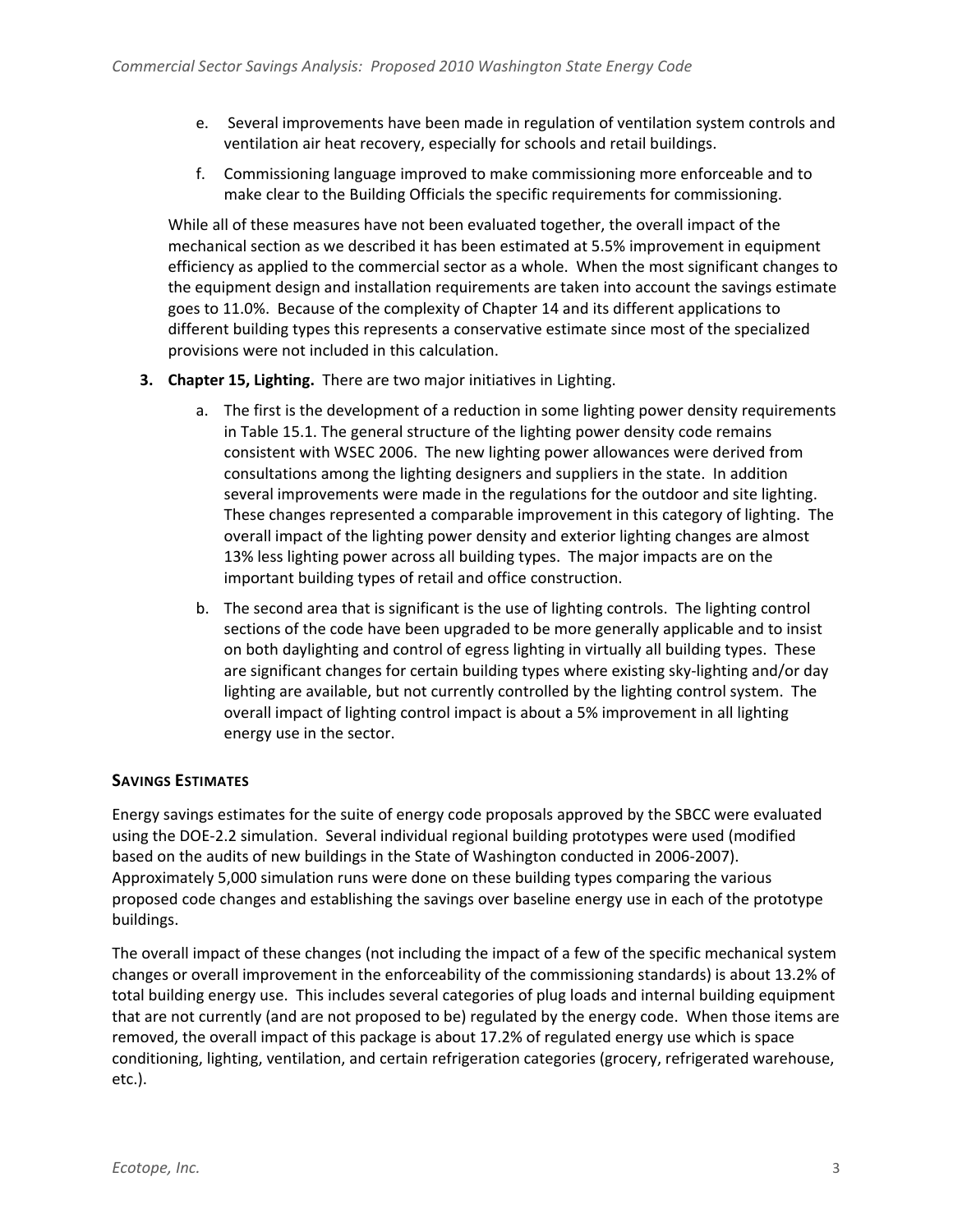The overall savings are divided between lighting efficiency measures, lighting control measures, equipment and mechanical system measures, and envelope measures. Figure 1 shows the distribution of savings for these non‐residential code proposals. The overall savings from this proposal, 25% are from lighting power and lighting control, 26% are from building envelope and air barrier design, and the final 49% are from improved equipment efficiency and other HVAC provisions.





The simulation results were summarized for each building type evaluated. Figure 2 presents the distribution of savings in each prototype across the entire set of simulations. The "Other" category represents the average of all the simulations overall square footage for each building type. Figure 2 shows the distribution of the four major categories of code changes in this proposal distributed by the actual buildings used in the prototype analysis. As can be seen, the major impacts are expected in grocery and restaurants largely due to HVAC improvements from heat recovery and ventilation system control. In hospitals and schools, major impacts from HVAC largely come from the improved equipment efficiency adopted to be consistent with the new ASHRAE standards. Lighting and lighting control dominate savings in the retail and restaurant sectors. Envelope measures impact most buildings across all sectors and are largely driven by the upgrades in building ceiling and roof insulation. Only warehouses show a more modest savings because the major code proposals in lighting and HVAC are not typically a part of warehouse design and operation.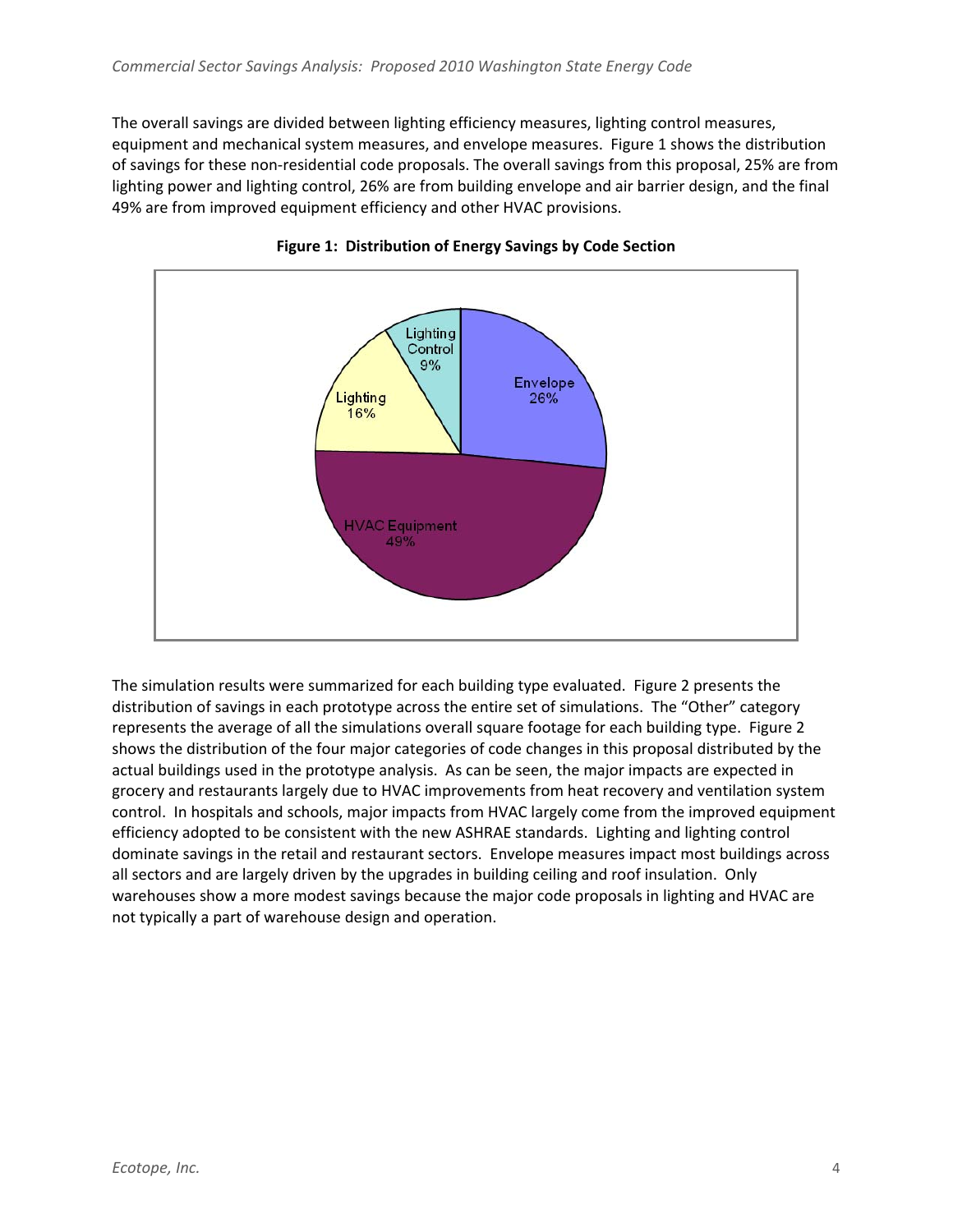

**Figure 2: Savings by Building Type and Code Section**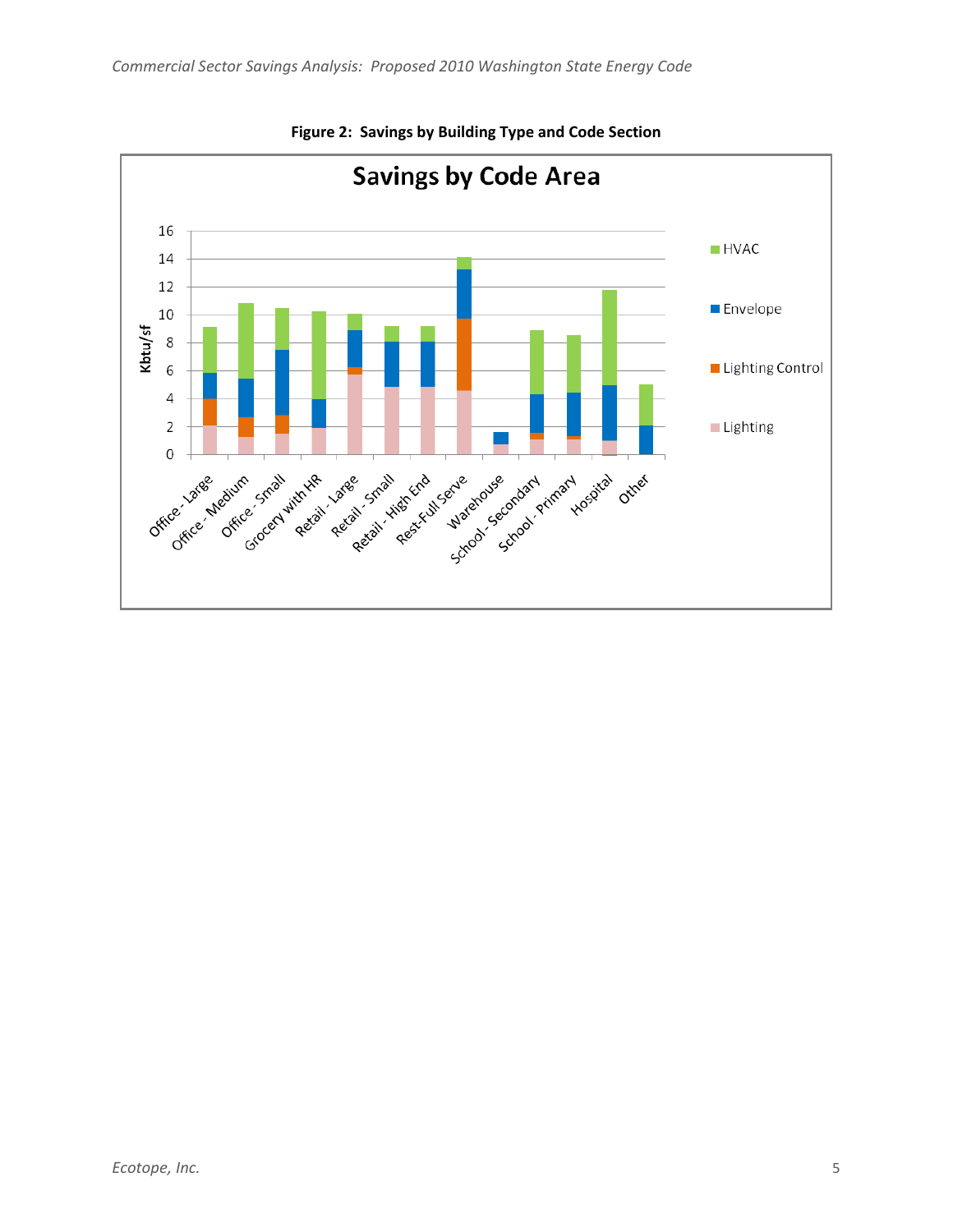Overall savings are shown by building type in Figure 3. In this case, each building prototype has been combined into its major category based on square footage weightings within the categories. As can be seen, the total savings are approximately 13% across the board, all uses in the commercial sector and when regulated uses only are considered approximately 17%. Some building types have significantly more impact as a percent of savings than others based on the impact of lighting and HVAC on those particular prototypes.





The annual savings impact for the SBCC proposed 2010 WSEC changes is about 3.6 aMW (31,800 MWh) and about 1.1 million therms. Over the course of five years of construction, the buildings built under this code proposal would accumulate energy savings of 45.0 aMW or about 394 million kWh; the accumulated saving in natural gas would be about 14.9 million therms. This savings would contribute significantly to meeting utility goals and regional conservation targets. Finally the savings in energy costs to the non‐residential consumers would amount to almost \$3.6 million per year with and total savings to the state's businesses accumulated over 5 years would be about \$46 million (at current utility rates).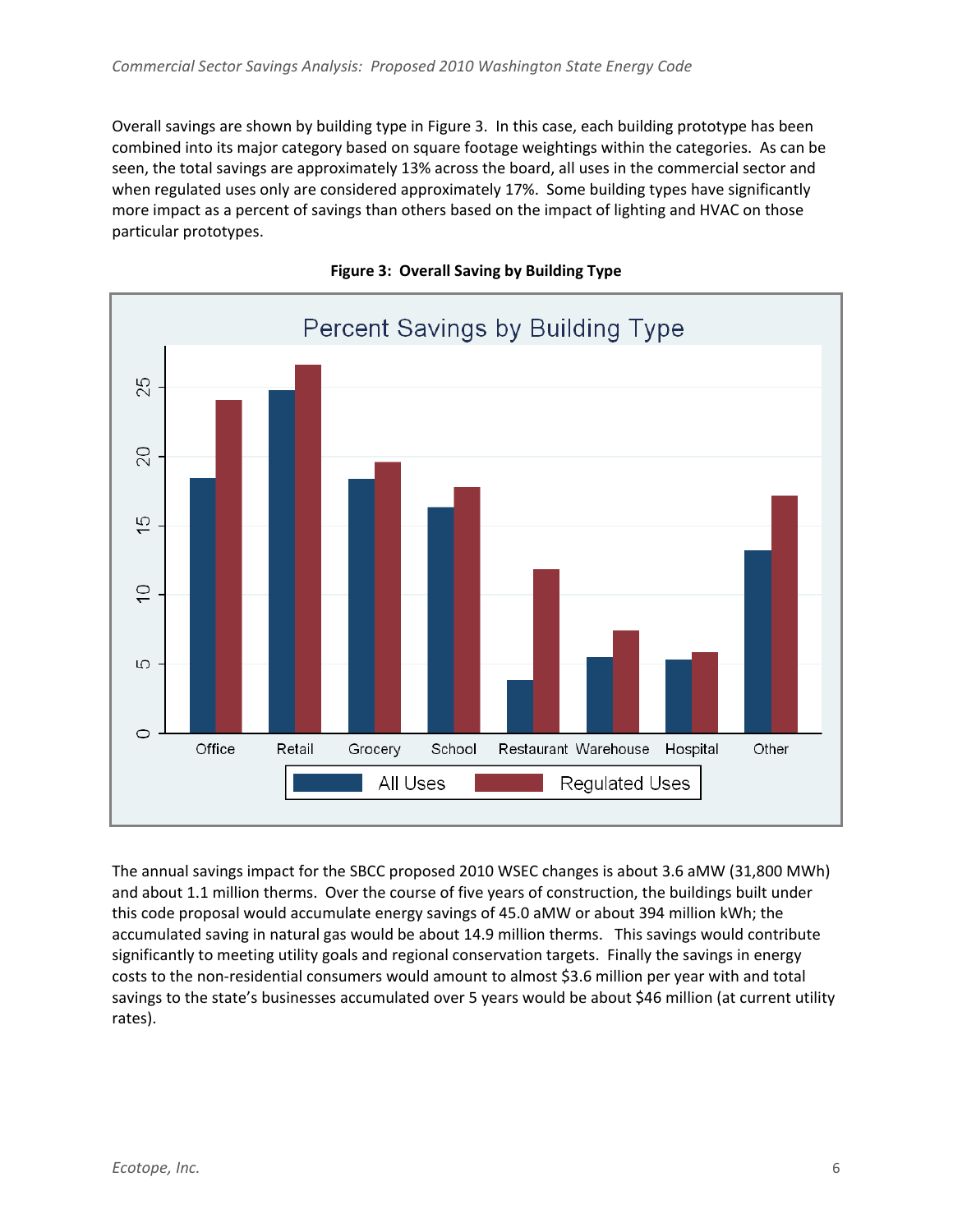### **COST ESTIMATES**

The evaluation of these code proposals included an assessment of the costs that would be anticipated as applied to the individual code areas (lighting, envelope, and HVAC) and by individual building types. The measures were determined by reviewing the information gathered in the survey of 146 new buildings in Washington conducted in 2006. This survey collected the characteristics of each building surveyed. The impact of the code proposals was calculated as the changes that would have been required to bring these buildings into compliance with the new code. The measure costs themselves were derived from several sources. The lighting costs were developed by the regional planning process conducted by the Northwest Power and Conservation Council (NPCC) for their region‐wide resource plan. The HVAC and envelope measures were generally derived from R.S.Means using specifications derived from the code proposals themselves. In a few cases, costs were generated from construction experience in applying these measures to utility supported conservation programs in the commercial sector.

Figure 4 shows the distribution of costs by main code category. As can be seen the majority of the costs are derived from the increased insulation and envelope sealing resulting from changes to chapter 13. These measures include increased ceiling and roof insulation (about 70% of all the costs), increased mass wall insulation and improved window performance requirements. The lighting and lighting control represent less than 20% of all the costs but are the most cost-effective package of measures. HVAC systems are specified to impact particular mechanical system types. These are often minor changes and were not included in the analysis. The analysis here focused on several areas, including more efficient equipment (in accordance with revisions to federal standards) and heat recovery from both refrigeration systems in groceries and from ventilation systems. In addition, the analysis included the increased requirements for demand control ventilation.